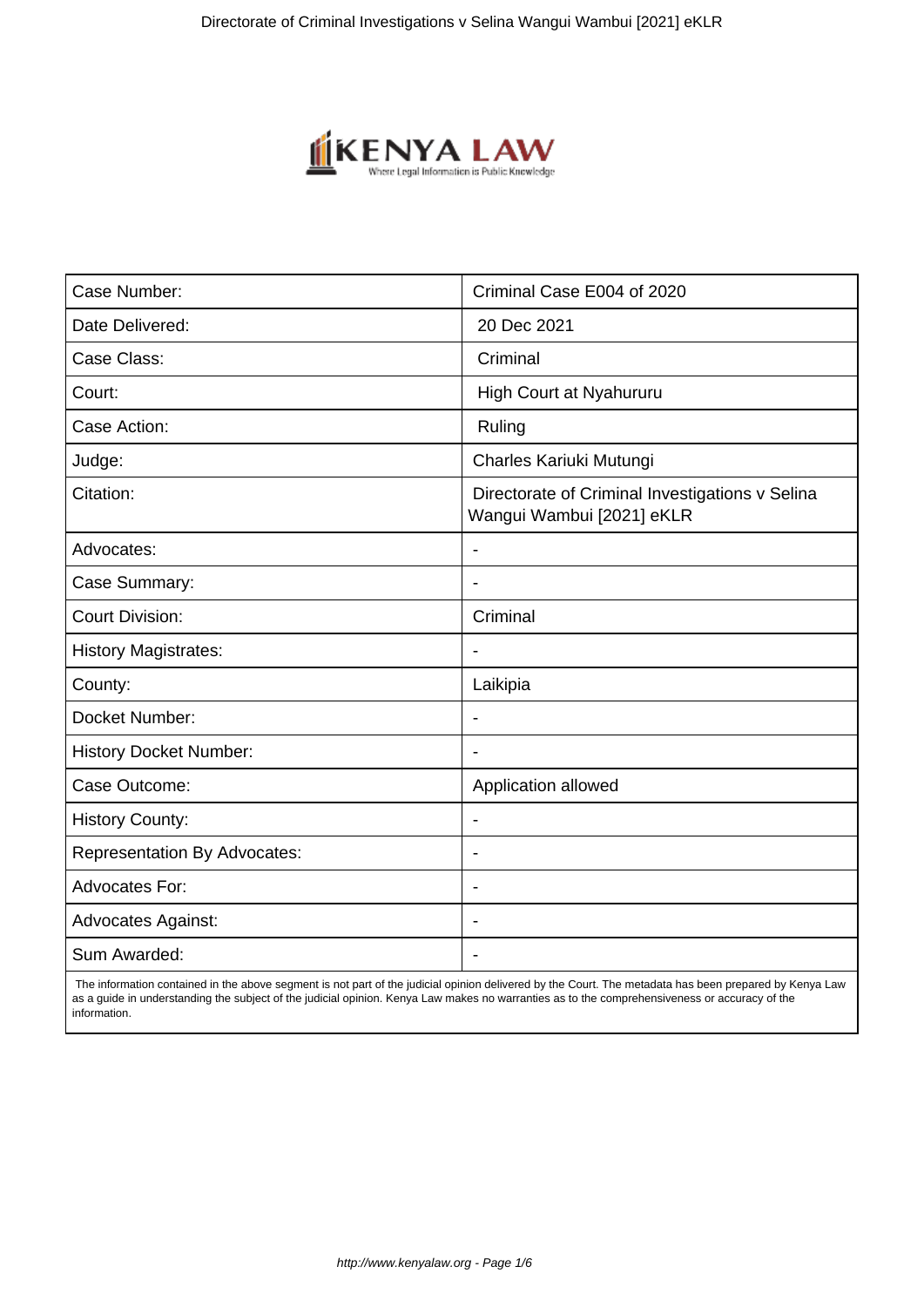# **REPUBLIC OF KENYA**

## **IN THE HIGH COURT OF KENYA**

## **AT NYAHURURU**

## **HCCR E004 OF 2020**

## **DIRECTORATE OF CRIMINAL INVESTIGATIONS..........................................APPLICANT**

## **VERSUS**

**SELINA WANGUI WAMBUI...................................................................................................RESPONDENT**

## **RULING**

1. By way of a Notice of Motion application filed on 16th March, 2021 and which is expressed to be brought under the provisions *of Section 387 (2) of the Criminal Procedure Code, Article 159 (2) (d) of the Constitution of Kenya* together with all other enabling provisions of the law, the applicant sought the following orders: -

**i. Spent**

**ii. That this honorable court be pleased to issue orders for the chief government pathologist to exhume the remains of one male adult namely David Gikurumi Murai who was buried at Boiman Village in Nyandarua County on 29th October 2020 for the purpose of a repeat post mortem and extraction of samples for toxicology and DNA to ascertain the cause of death.**

**iii. That the OCPD and OCS of Nyahururu Police Station to provide security during exhumation.**

**iv. That the exhumed body be examined and extraction of specimens for toxicology and DNA samples to be done at the grave site or any other place as will be advised by the government pathologist.**

## **v. That any other orders and/or directions be made as the court may deem fit owing the circumstances of the case.**

2. The application is further supported by the Supporting Affidavit dated 16<sup>th</sup> March 2021 sworn by No. 62024 Detective CPL Reuben Mwaniki, Police Officer attached to Directorate of Criminal Investigations Headquarters (DCI) - Homicide Section who deponed that the DCI is conducting further investigations into the cause of sudden death of one David Gikurumi Murai, the deceased herein who was found lying dead in his house on  $23<sup>rd</sup>$  October 2020 and thereafter buried on  $29/10/2020$  at Boiman Village within Nyandarua County.

3. It was his averment that one Selina Wangui Wambui, the accused herein was arrested and charged for the offence of murder before Nyahururu High Court vide CR No. 247/184/2020 and HCCR E004/2020 and that thereafter the Director, DCI ordered that the homicide team from DCI Headquarters take over and conduct further investigation into the matter.

4. That upon taking over the team interviewed several witnesses, looked at the autopsy report and also viewed the photographs taken during the documentation of the scene which said photographs were sent to the Chief Government Pathologist to give a professional opinion in consultation with the autopsy report who was of the opinion that the autopsy report appears not to be consistent with the facts and circumstances of the case.

5. CPL Benson deposed that the team is of the opinion that the body needs to be exhumed and a repeat postmortem done in order to clear some outstanding issues hence the present application.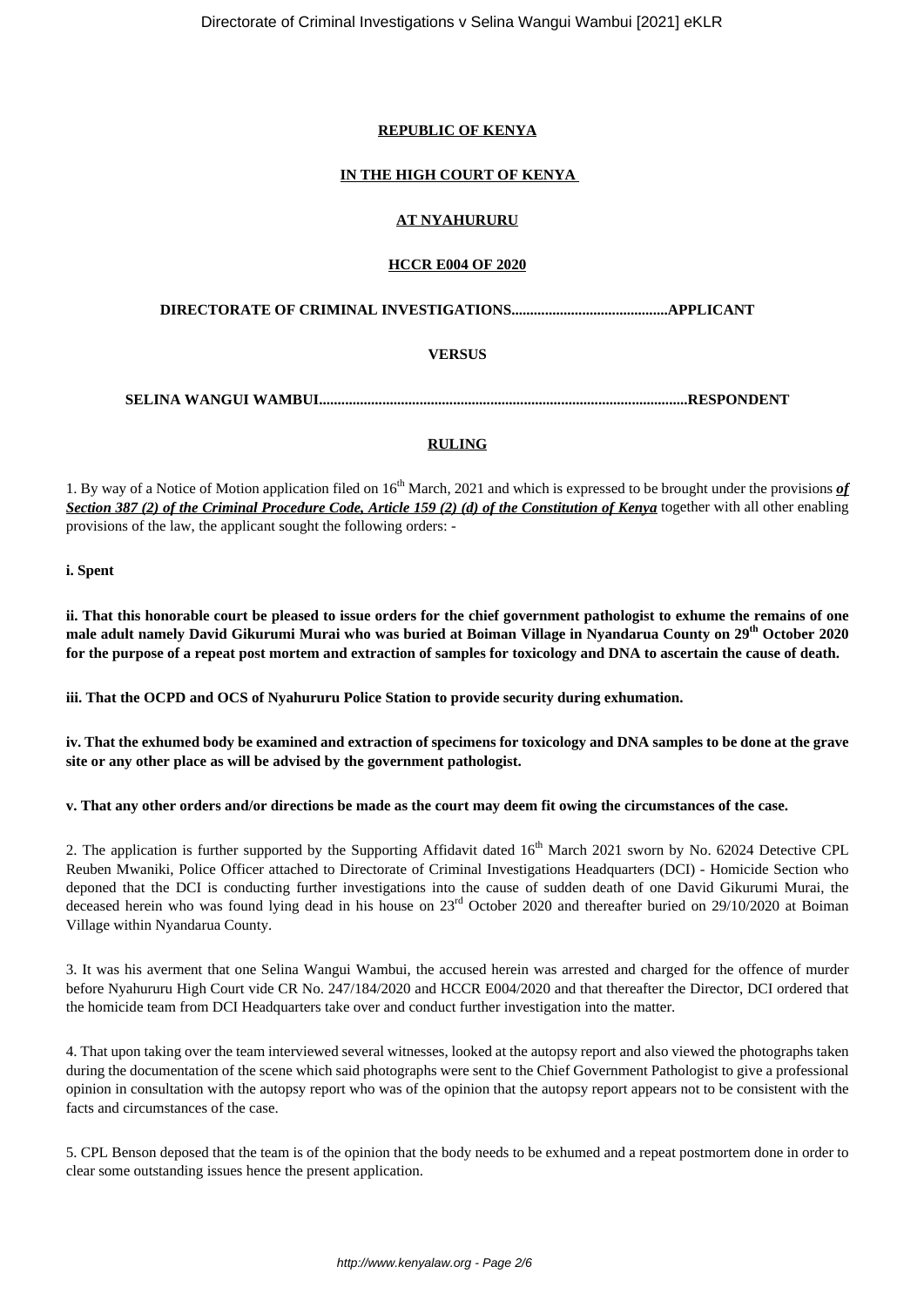### **APPLICANT'S SUBMISSIONS**

6. The applicant submitted that the initial autopsy report was conducted by a doctor who does not possess any training in pathology and is just a senior medical doctor. They contended that the pathologist who recommended for removal of the body possesses training in the field of pathology. In his opinion he stated that the autopsy would have had a better outcome had it been conducted by a pathologist.

7. It was their argument that no prejudice will be occasioned on the accused if the order of exhumation is granted. That the practice towards exhumation is for one to seek a court order to enable remains of the deceased to be exhumed. *Sections 387 and 388 of the Criminal Procedure Code* allows state authority through the office of the DPP or the court to allow an inquiry into the cause of death and *Section 159 (d) of the Constitution* states that justice shall be administered without undue regard to procedural technicalities.

8. The applicant reiterated that the sole purpose for requesting for the exhumation is to allow for further investigations into the cause of death. Reliance was placed on *Republic versus Geoffrey Kipchumba Kangogo [2018] eKLR.* Further, it was stated that the order sought is allow the police to carry out further investigations which cannot be established through cross examination of the pathologist.

9. The applicants pointed out that the family of the deceased who are the custodians of the deceased have no objections to the orders sought and that it will help clear the doubt that they have in regard to the cause of death.

10. Reliance was also placed on *George Taitimu vs Chief Magistrates Court Kibera & 2 others [2014] eKLR* where it was held that the DPP and the Police are not prevented from continuing investigations or even receiving new evidence once the accused has been charged and in the course of trial.

## **COMPLAINANT'S SUBMISSIONS**

11. The complainant stated that one of the grounds raised in opposing the application is on jurisdiction. To this end, they submitted that although the application reads '*In the Chief Magistrate's Court at Nyahururu'* it was filed before the High Court and this such procedural technicality and typographical error is curable under *Article 159(d) of the Constitution*.

12. It was the complainant's submission that although the postmortem report indicates that the cause of death was asphyxiation by strangulation, a look at the post mortem report at page 3 indicates that his digestive system was *"cyanised liver and spleen inflamed gastric mucosa with malordoroius reddish fluid"* that the doctor who carried out the postmortem report clearly saw the need to have a toxicology report carried out in order to establish the cause and or event leading to the deceased's death however no copy of the toxicology report has been presented thus a clear indication that the said samples never got to the CID offices. Reliance was placed on *Republic v Geoffrey Kipchumba Kangongo* as quoted in *Elijah Oginda vs. Republic through Directorate of Criminal Investigations & Another [2019] eKLR.*

13. The complainant contended that the file was allocated to the CID Offices and Homicide Team after the respondent had already taken plea thus calling for the need to carry out further investigation. That the hearing has not commenced and as such thus cannot be construed as a mechanism for fishing for speculative evidence and even so nothing bars the prosecution and investigation officer from carrying further investigations even where a matter is pending in court as was supported by the case of *George Taitimu vs Chief Magistrate's Court Kibera & 2 others [2014] eKLR* as cited in the case of *Republic v Kennedy Onsarigo Sebe & 3 others [2019] eKLR*.

14. Lastly, the complainant asserted that there in need to have the body exhumed to help answer the question on how the deceased was murdered. Reliance was placed on *Elijah Oginda v Republic through Directorate of Criminal Investigations & Another [2019] eKLR* and *UZ (suing on behalf of KM (a minor deceased) v Cabinet Secretary for Health & 3 Others [2014] eKLR.*

#### **RESPONDENT'S SUBMISSIONS**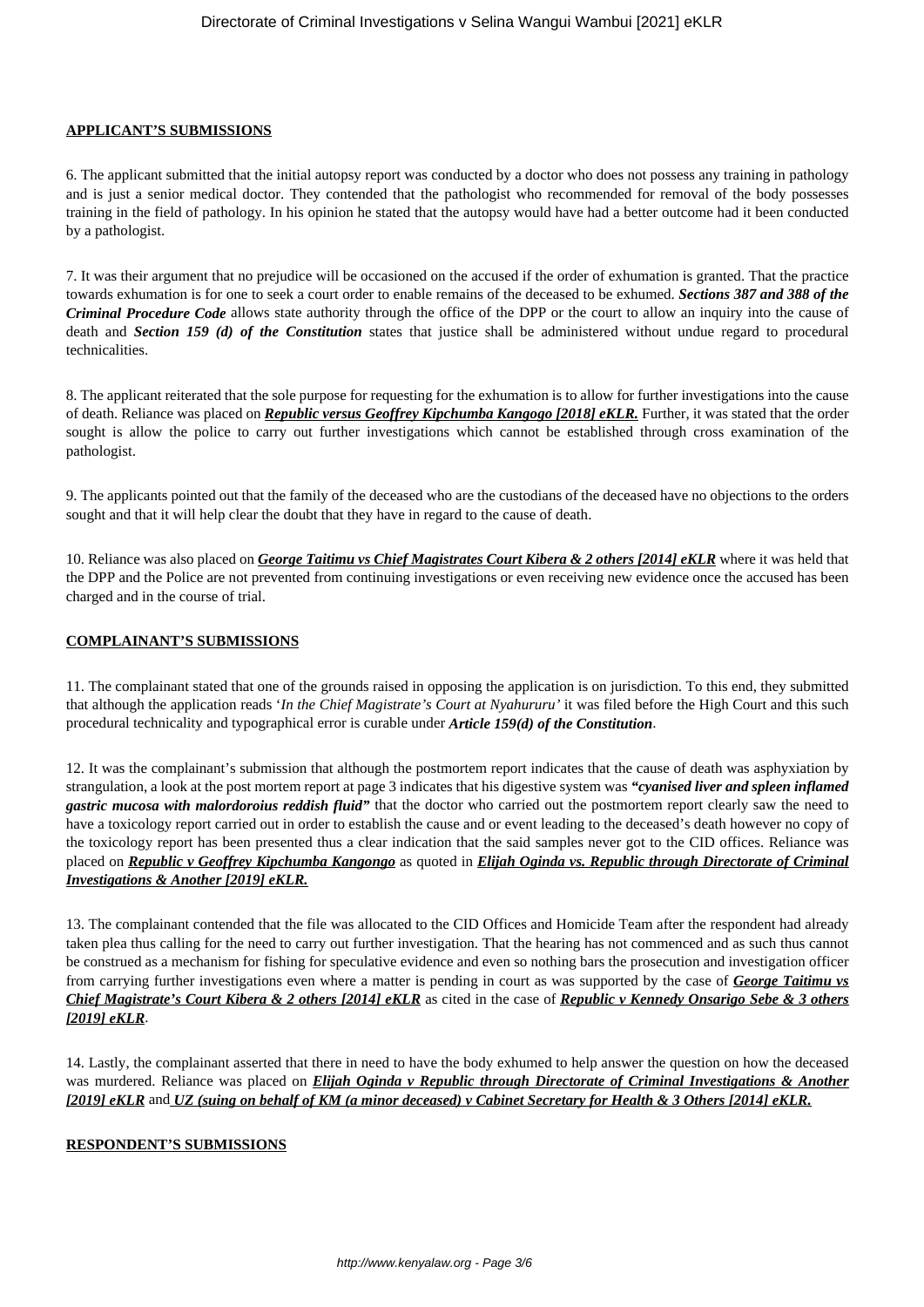15. The respondent submitted on the issue of jurisdiction and the standard of proof required to grant the present application.

16. On the question of jurisdiction, the respondent argued that what is before the court is a murder trial and not an inquest as stipulated in *Section 387 of the Criminal Procedure Code* and therefore this court has no jurisdiction to order the exhumation of the remains of the deceased. Reliance was placed on *Republic v Godfrey Kipkemboi Kangogo [2018] eKLR*, *Elijah Oginda v Republic [2019] eKLR* and *Article 165 of the Constitution.*

17. The respondent submitted that the application is largely conjectural and that the opinion of the chief government pathologist is not an exhibit before the court. It was their assertion that the applicant's statement that the doctor who conducted the autopsy has no training in pathology has no basis. That their application and evidence produced failed to meet the requisite standard of proof.

18. In conclusion, the respondent averred that the postmortem already filed clearly indicated what the probable cause of death was. The contents of the stomach, spleen, liver and blood are in possession of the applicant incase further tests are required and that the only reason the applicant is seeking the exhumation of the body is to prove the hypothesis that the deceased could have died on poising which is speculative.

## **ANALYSIS AND DETERMINATION**

19. First and foremost, I wish to address the issue of jurisdiction as raised by the respondent. It has long been established that jurisdiction is everything and without it the Court must down its tools otherwise everything after that becomes a nullity. (See: *Owners of the Motor Vessel "Lillian S" v Caltex Oil (Kenya) Ltd [1989] eKLR*).

20. The respondent submitted that the high court seized of a murder trial has no jurisdiction to direct the exhumation of a body as the same is vested on the magistrate's court by way of inquest according to *Section 387 and 388 of the Criminal Procedure Code*.

21. However, in the present matter there was no inquest held as to the sudden death of the accused. *Section 387(2) of the Criminal Procedure Code* donates powers to a magistrate conducting an inquiry to order for exhumation of a dead body so as to discover the cause of death nevertheless *Article 165(3) (a) of the Constitution* vests the High Court with unlimited original jurisdiction in criminal and civil matters. Accordingly, I find that this court has proper jurisdiction to entertain the application under *Article 159 and 165 of the* **Constitution.** In any case, one cannot fault a party on procedure over substance, the latter takes precedence and finds refuge under *Article 159 (2) (d) of the Constitution*.

22. Now moving to the main issue at hand which is whether the exhumation orders sought should be allowed" The applicant submitted that the DCI needs to carry out further investigations particularly of toxicological nature are required to determine the deceased's cause of death. A claim that was supported by the deceased's family i.e. the complainant. The respondent is opposed to the same on the basis that the application is largely conjectural and that the postmortem already filed clearly indicated what the probable cause of death was.

23. Looking at all the circumstances surrounding this case, I find that it serves justice that the prosecution's application be allowed. It is my considered view that to determine the deceased's cause of death is a material issue in this case and not speculative as contended by the respondent.

24. As cited by all the parties, I have thoroughly gone through the case of *Republic v Godfrey Kipkemoi Kangogo [2018] eKLR* where it was held that:-

**"I should begin by stating what I believe to be the correct legal standard to apply in a case like this. A request to exhume a Deceased's body at the instance of an Accused Person is one that calls for the balancing of the rights of the Deceased's family to have the Deceased's body remain undisturbed and respected in accordance with their religion or traditions – factors which implicate rights to culture and religion as well as dignitary and privacy rights of the family on the one hand. On the other hand, these rights must be weighed against the right of an Accused Person to be afforded all reasonable facilities to mount his defence in order to ensure that there is a fair trial.**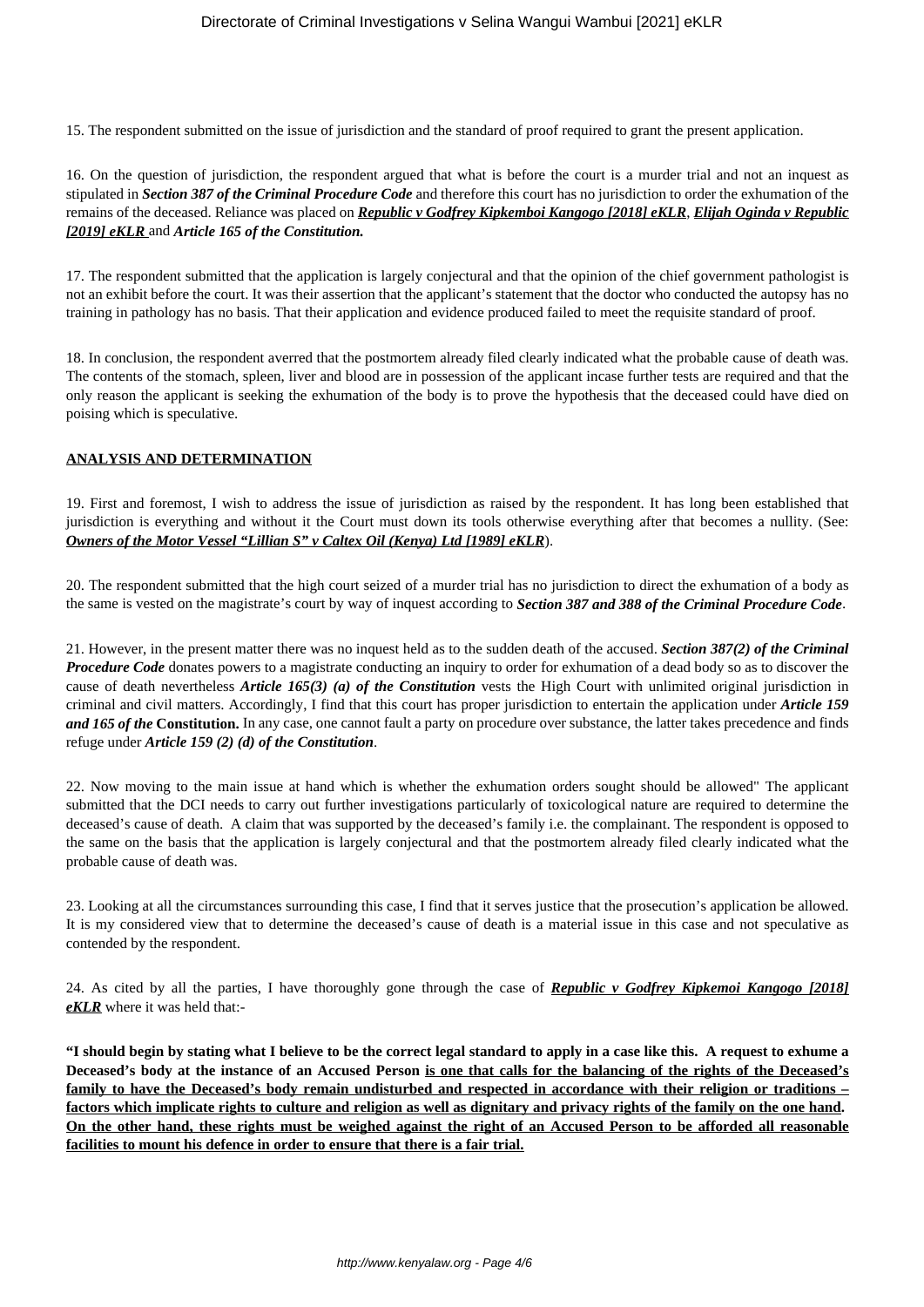**The test, however, is whether the justice of the case requires accommodation of the request by the Accused Person. Neither right is absolute: The Deceased's family do not have an absolute veto to bar the exhumation of the body of their loved one based on their beliefs or privacy rights where there is a legitimate reason to order such an exhumation at the instance of an Accused Person who faces murder charges. At the same time, an Accused Person does not automatically gain an entitlement to exhumation just because he so requests. There must be a legitimate and compelling reason for the request.**

**The correct rule of law, then, seems to be the following. Exhumation of a body in the face of objections from the family of the Deceased is a radical and extreme step. It should only be ordered in the clearest of circumstances and as a last resort due to the privacy and dignitary interests of the family involved. A request for exhumation of a body that has been buried in order to perform a second autopsy is, therefore, an extraordinary relief which should not be allowed in any case unless it is imperatively demanded under the circumstances and is necessary for the due administration of justice. An order for exhumation should not be granted where the existence of evidence sought is speculative and uncertain and its value in aiding defendant's defense is conjectural and remote. It should also not be granted where the evidence sought can be proved or established by other means. Finally, an order for exhumation should only be granted where it will resolve a demonstrably important or material issue in the case.**

25. Accordingly, the deceased's family is in support of the present application and the same will not be an invasion of the privacy and dignitary interests of the deceased's family. Does the present application serve the interest of justice" According to my considered view, the answer to this is in the affirmative. Although there was a post mortem carried out on the deceased's body and a report filed, the case was forwarded to the DCI headquarters at the DCI director's request for further investigations and as they were carrying out the same the chief government pathologist was of the opinion that the autopsy report appears not to be consistent with the facts and circumstances of the case. It is my view that finding out the cause of the deceased's death is a legitimate and compelling reason to make the exhumation request and the prosecution has laid a proper basis for the request.

26. In *Elijah Oginda v Directorate of Criminal Investigations & another [2019] eKLR* the court stated as follows: -

**"I have considered the arguments which were presented in court borrowing from the case of R v Geoffrey Kipchumba Kangogo that an exhumation order should not be granted where the existence of evidence sought is speculative and uncertain and its value in assisting the defendant's defence is conjectural and remote. The court added that;**

**"…an order for exhumation should only be granted where it will resolve a demonstrating important or material issue in the case."**

**Indeed, in the legal encyclopedia American Jurisprudence (12th Edition), the question that must guide this court is whether exhumation is absolutely essential in the administration of justice. Going by the information, presented – especially the alleged hurried burial, I am persuaded that there is reason for the respondents to express doubt and suspicion regarding the cause of death – that a second autopsy will give them the where-withal to pursue certain theories including challenging the conclusions of the official post mortem report.**

## **The test is simply whether justice requires accommodating the appellants position regarding emotional trauma without a doubt, the pendulant swing heavily in favour of truth and justice. There is greater prejudice to be suffered in retaining the body for a longer period pending hearing of the appeal. Once again borrowing from the legal encyclopedia"**

27. From the foregoing, it is clear that in determining exhumation request, the paramount consideration is the administration of justice. The prosecution believes that samples taken from the deceased if exhumation orders are granted will enable the investigative team to ascertain the deceased's cause of death which I believe favors truth and justice in the circumstances and will be crucial during the determination of the murder case against the accused.

28. The court is cognizant of the accused's rights as guaranteed by the Constitution and is committed to upholding the same but I do not find that any prejudice will be occasioned on the accused if the orders sought are granted.

29. The upshot is that this Court does find merit with orders sought for exhumation of the body *David Gikurumi Murai* and the conducting of a second post mortem examination. Therefore, orders are granted to the effect that: -